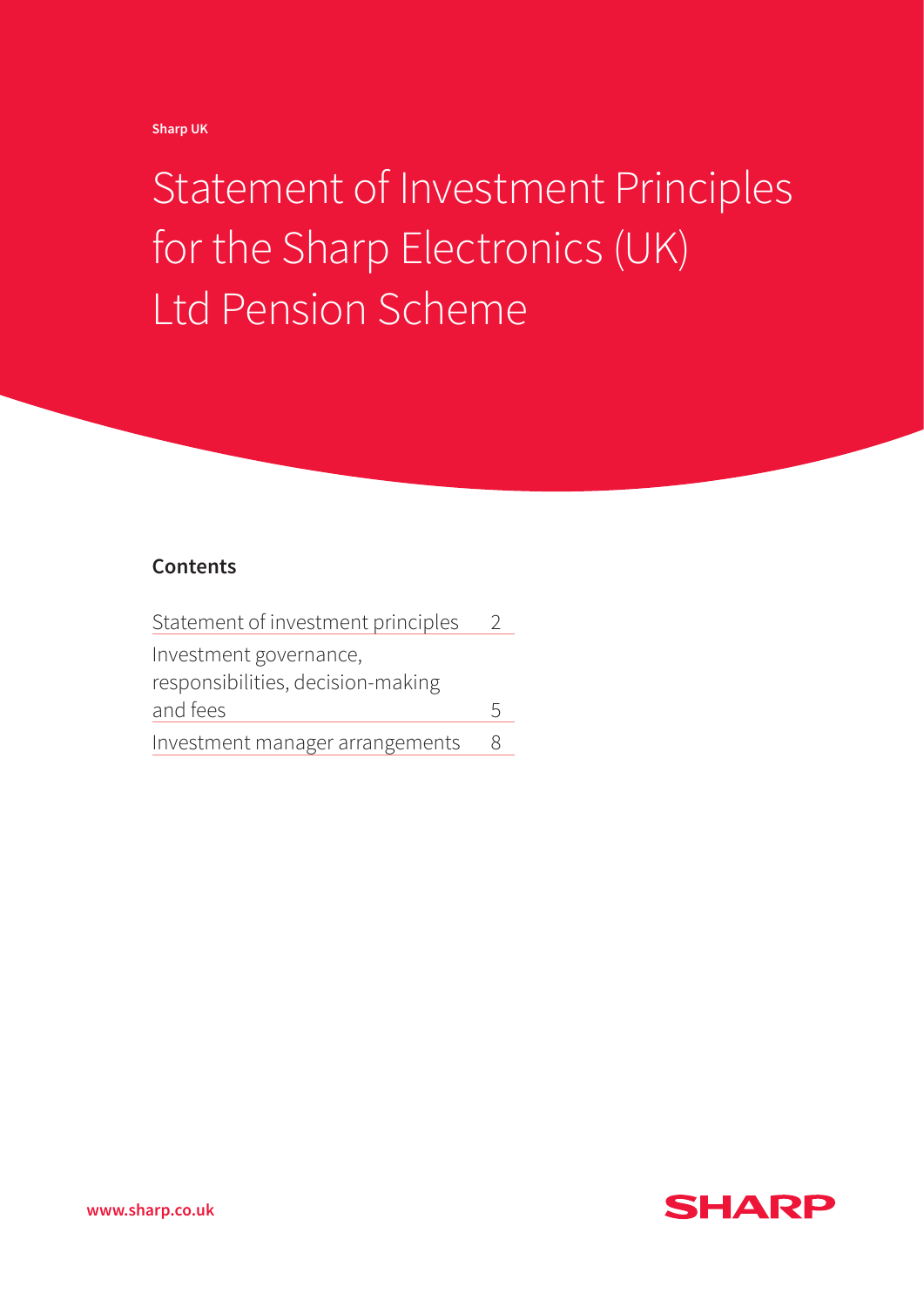#### **1. Introduction**

This Statement of Investment Principles ("SIP") sets out the policy of the Trustees of the Sharp Electronics (UK) Ltd Pension Scheme ("the Trustees") on various matters governing decisions about the investments of the Sharp Electronics (UK) Ltd Pension Scheme ("the Scheme"), a Defined Benefit ("DB") Scheme. This SIP replaces the previous SIP dated 23 September 2019.

The SIP is designed to meet the requirements of Section 35 (as amended) of the Pensions Act 1995 ("the Act"), the Occupational Pension Schemes (Investment) Regulations 2005 (as amended) and the Pension Regulator's guidance for defined benefit pension schemes (March 2017). The SIP also reflects the Trustees' response to the Myners voluntary code of investment principles. The SIP also addresses the requirements of the 2019 SIP regulations which implement the European Union Shareholder Rights Directive.

This SIP has been prepared after obtaining and considering written professional advice from LCP, the Scheme's investment adviser, whom the Trustees believe to be suitably qualified and experienced to provide such advice. The advice takes into account the suitability of investments including the need for diversification given the circumstances of the Scheme and the principles contained in this SIP. The Trustees have consulted with the relevant employer in producing this SIP.

The Trustees will review this SIP from time to time and, with the help of their advisers, will amend it as appropriate. These reviews will take place as soon as practicable after any significant change in investment policy and at least once every three years.

- Appendix 1 sets out details of the Scheme's investment governance structure, including the key responsibilities of the Trustees, investment advisers and investment managers. It also contains a description of the basis of remuneration of the investment adviser and the investment managers.
- Appendix 2 sets out the Trustees' policy towards risk appetite, capacity, measurement and management.
- Appendix 3 sets out the Scheme's investment manager arrangements.

#### **2. Investment Objectives**

The Trustees' primary objective for the Scheme is to ensure that the Scheme should be able to meet benefit payments as they fall due. A secondary objective is that the Scheme should be fully funded (ie the asset value should be at least that of its liabilities). The Trustees are aware that there are various measures of funding, and have given due weight to those considered most relevant to the Scheme.

The Trustees' investment objective is to maximise the return on the Scheme's assets whilst managing and maintaining investment risk at an appropriate level, and taking into account the primary objective and the strength of the covenant of the sponsoring employers.

#### **3. Investment Strategy**

The Trustees, with the help of their advisers and in consultation with the employer, reviewed the investment strategy in July 2019, taking into account the objectives described in Section 2 above.

The Trustees agreed with LCP's recommendation s to optimise the Scheme's investment strategy by making the following minor revisions;

- Re-investing a c.5% distribution from the Scheme's LDI portfolio into the existing buy and maintain corporate bond fund. Note that this is due a re-leveraging event from Insight and has no impact on the target level of hedging;
- Replacing the Scheme's absolute return bond holding with a short-duration credit mandate; and
- Moving the Scheme's existing liquidity holding to a "liquidity plus" mandate.

The result of the most recent review for the Scheme was that the Trustees agreed that the investment strategy of the Scheme should be initially based on the allocation below.

| <b>Asset class</b>                              | <b>Strategic allocation</b> |
|-------------------------------------------------|-----------------------------|
| <b>Return Seeking</b>                           | 39%                         |
| Global equities                                 | 16%                         |
| Diversified growth fund                         | 15%                         |
| Long-lease property                             | 8%                          |
| <b>Matching Assets</b>                          | 61%                         |
| Corporate bonds                                 | 22%                         |
| Liability Driven Investment ("LDI") / Liquidity | 29%                         |
| Short duration credit                           | 10%                         |
| Total                                           | 100%                        |

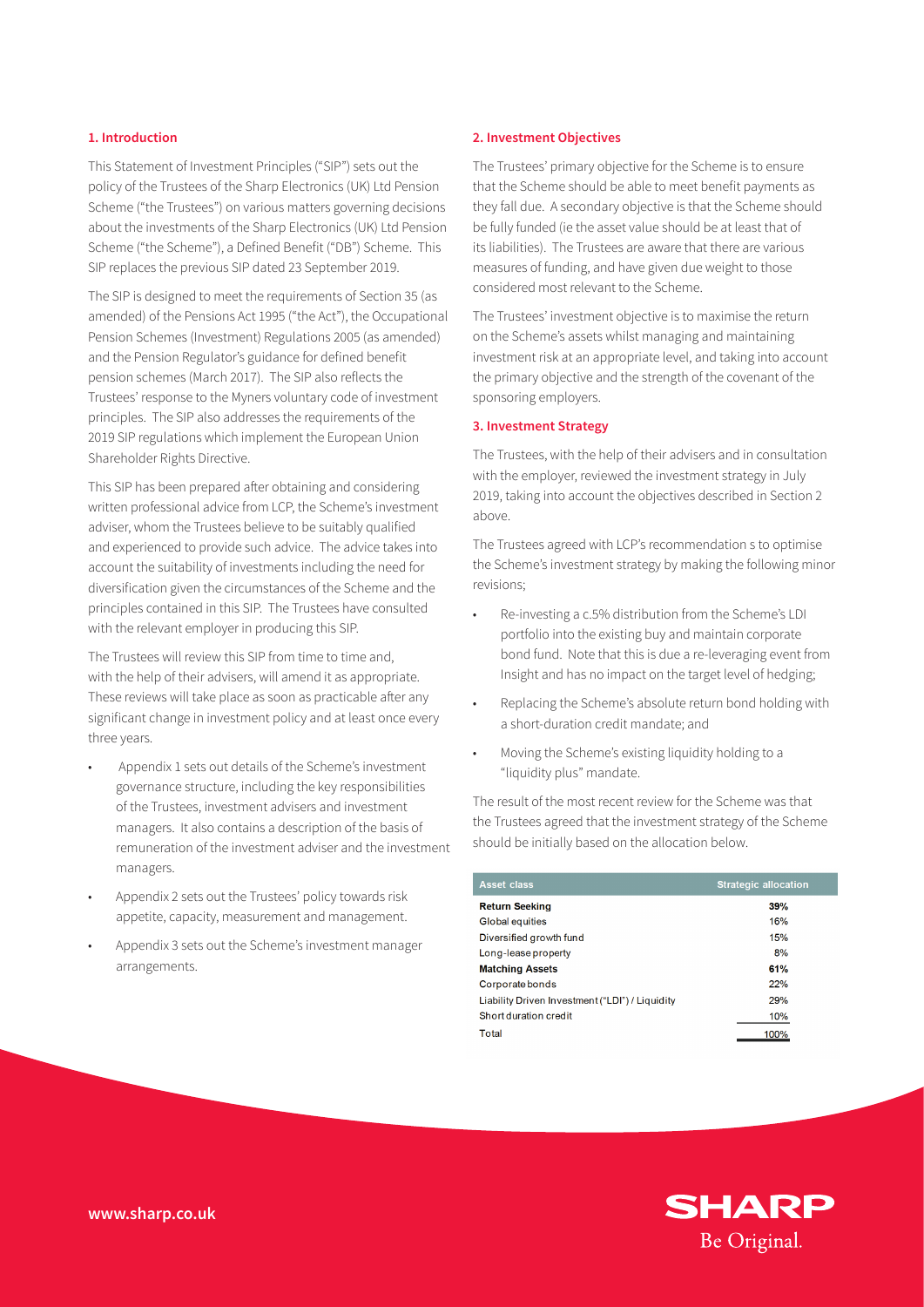If before the end date of the current recovery plan (31 March 2023) the funding level of the Scheme is better than expected based on the method and assumptions in the Statement of Funding Principles, the Trustees aim to use this favourable experience to reduce risk in the Scheme's investment strategy, on the basis that the contributions set out in the recovery plan are expected to be paid in full. The Trustees will consult with the employer on proposed changes to the Scheme's investment strategy to reflect favourable experience.

The Trustees also intend to de-risk the Scheme's assets beyond 31 March 2023 to broadly reflect the investment strategy underlying the technical provisions. The aim being that this will reduce the risk that the funding position will deteriorate in the future. The Trustees intend to achieve this by increasing the allocation to matching assets over time as and when de-risking

opportunities arise. The Trustees will consult with the employer on proposed actions relating to the longer term plan.

There is no formal rebalancing policy. The Trustees monitor the asset allocation from time to time. If material deviations from the strategic allocation occur, the Trustees will consider with their advisers whether it is appropriate to rebalance the assets, taking into account factors such as market conditions and anticipated future cash flows.

## **4. Considerations in Setting the Investment Arrangements**

When deciding how to invest the Scheme's assets, the Trustees consider a number of risks, including, but not limited to, those set out in Appendix 2. Some of these risks are more quantifiable than others, but the Trustees have tried to allow for the relative importance and magnitude of each risk.

The Trustees considered a wide range of asset classes for investment, taking account of the expected returns and key individual risks associated with those asset classes as well as how these risks can be mitigated where appropriate. The key financial assumption made by the Trustees in determining the investment arrangements is that equity-type investments will, over the long term, outperform gilts by 5.0% pa. The other key assumptions for expected returns above gilts are as follows:

- Average long-term return on diversified growth funds: 3.0% pa
- Average long-term return on long-lease property: 3.0% pa
- Average long-term return on corporate bonds: 1.1% pa
- Average long-term return on dynamic LDI: 1.0% pa

In setting the strategy the Trustees took into account:

- The Scheme's investment objectives, including the target return required to meet the Trustees' investment objectives;
- The Scheme's cash flow requirements in order to meet benefit payments in the near to medium term;
- The best interests of all members and beneficiaries:
- The circumstances of the Scheme, including the profile of the benefit cash flows (and the ability to meet these in the near to medium term), the funding level, and the strength of the employer covenant;
- The risks, rewards and suitability of a number of possible asset classes and investment strategies and whether the return expected for taking any given investment risk is considered sufficient given the risk being taken; and

The need for appropriate diversification between different asset classes to ensure that both the Scheme's overall level of investment risk and the balance of individual asset risks are appropriate.

## **5. Implementation of the Investment Arrangements**

Before investing in any manner, the Trustees obtain and consider proper written advice from their investment adviser on the question of whether the investment is satisfactory, having regard to the need for suitable and appropriately diversified investments.

Details of the investment managers are set out in Appendix 3.

The Trustees have signed agreements with the investment managers setting out in detail the terms on which the portfolios are to be managed. The investment man agers' primary role is the day-to-day investment management of the Scheme's investments. The managers are authorised under the Financial Services and Markets Act 2000 (as amended) to carry out such activities.

The Trustees and investment managers to whom discretion has been delegated exercise their powers to giving effect to the principles in this Statement of Investment Principles, so far as is reasonably practicable.

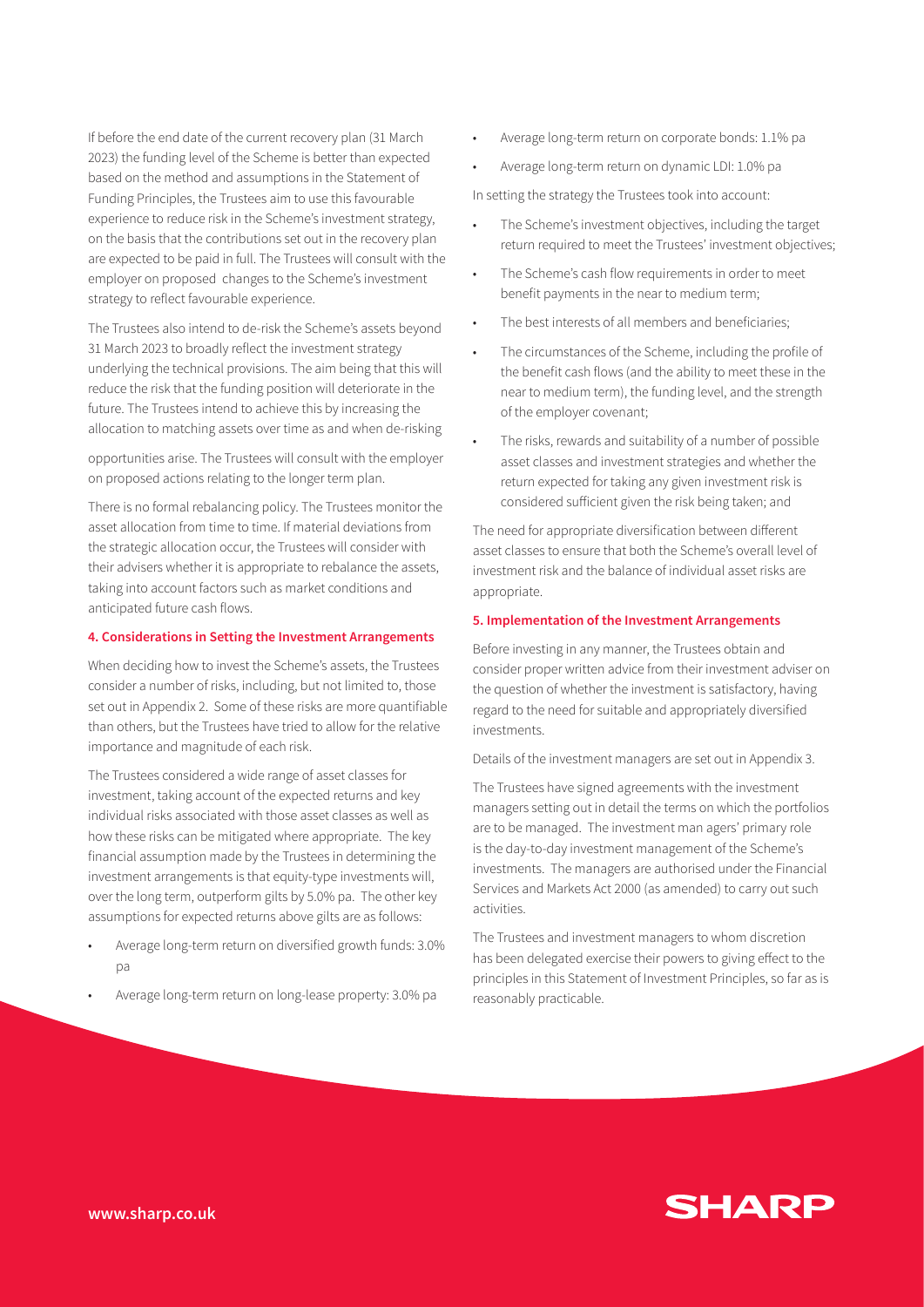The Trustees have limited influence over managers' investment practices because all the

Scheme's assets are held in pooled funds, but they encourage their managers to improve their practices where appropriate.

The Trustees' view is that the fees paid to the investment managers, and the possibility of their mandate being terminated, ensure they are incentivised to provide a high quality service that meets the stated objectives, guidelines and restrictions of the fund. However, in practice managers cannot fully align their strategy and decisions to the (poten tially conflicting) policies of all their pooled fund investors in relation to strategy, long-term performance of debt/equity issuers, engagement and portfolio turnover.

It is the Trustees' responsibility to ensure that the managers' investment approaches are consistent with their policies before any new appointment, and to monitor and to consider terminating any existing arrangements that appear to be investing contrary to those policies. The Trustees expect investment managers, where appropriate, to make decisions based on assessments of the longer term financial and nonfinancial performance of debt/equity issuers, and to engage with issuers to improve their performance. They assess this when selecting and monitoring managers.

The Trustees evaluate investment manager performance by considering performance over both shorter and longer-term periods as available. Except in any closed-ended funds where the duration of the investment is determined by the fund's terms, the duration of a manager's appointment will depend on strategic considerations and the outlook for future performance. Generally, the Trustees would be unlikely to terminate a mandate on short-term performance grounds alone.

The Trustees' policy is to evaluate each of their investment managers by reference to the manager's individual performance as well as the role it plays in helping the Scheme meet its overall long-term objectives, taking account of risk, the need for diversification and liquidity.

Each manager's remuneration, and the value for money it provides, is assessed in light of these considerations.

The Trustees recognise that portfolio turnover and associated transaction costs are a necessary part of investment management and that the impact of portfolio turnover costs

is reflected in performance figures provided by the investment managers. The Trustees expect their investment consultant to incorporate portfolio turnover and resulting transaction costs as appropriate in its advice on the Scheme's investment mandates.

#### **6. Realisation of Investments**

The investment managers have discretion over the timing of realisation of investments of the Scheme within the portfolios that they manage, and in considerations relating to the liquidity of investments.

When appropriate, the Trustees, on the administrators' recommendation, decide on the amount of cash required for benefit payments and other outgoings and inform the investment managers of any liquidity requirements. The Trustees' preference is for investments that are readily realisable, but recognise that achieving a well-diversified portfolio may mean holding some investments that are less liquid (eg property). In general, the Trustees' policy is to use cash flows to rebalance the Scheme's assets towards the strategic asset allocation.

## **7. Consideration of Financially Material and Non-financial Matters**

The Trustees have considered how environmental, social, governance ("ESG") and ethical factors should be taken into account in the selection, retention and realisation of investments, given the time horizon of the Scheme and its members.

The Trustees have limited influence over managers' investment practices where assets are held in pooled funds but expect their investment managers to take account of financially material considerations (including climate change and other ESG considerations) as the managers consider appropriate, and will from time to time review how their managers are taking account of these issues in practice.

The Trustees do not take into account any non-financial matters (ie matters relating to the ethical and other views of members and beneficiaries, rather than considerations of financial risk and return) in the selection, retention and realisation of investments.

#### **8. Stewardship**

The Trustees recognise their responsibilities as owners of

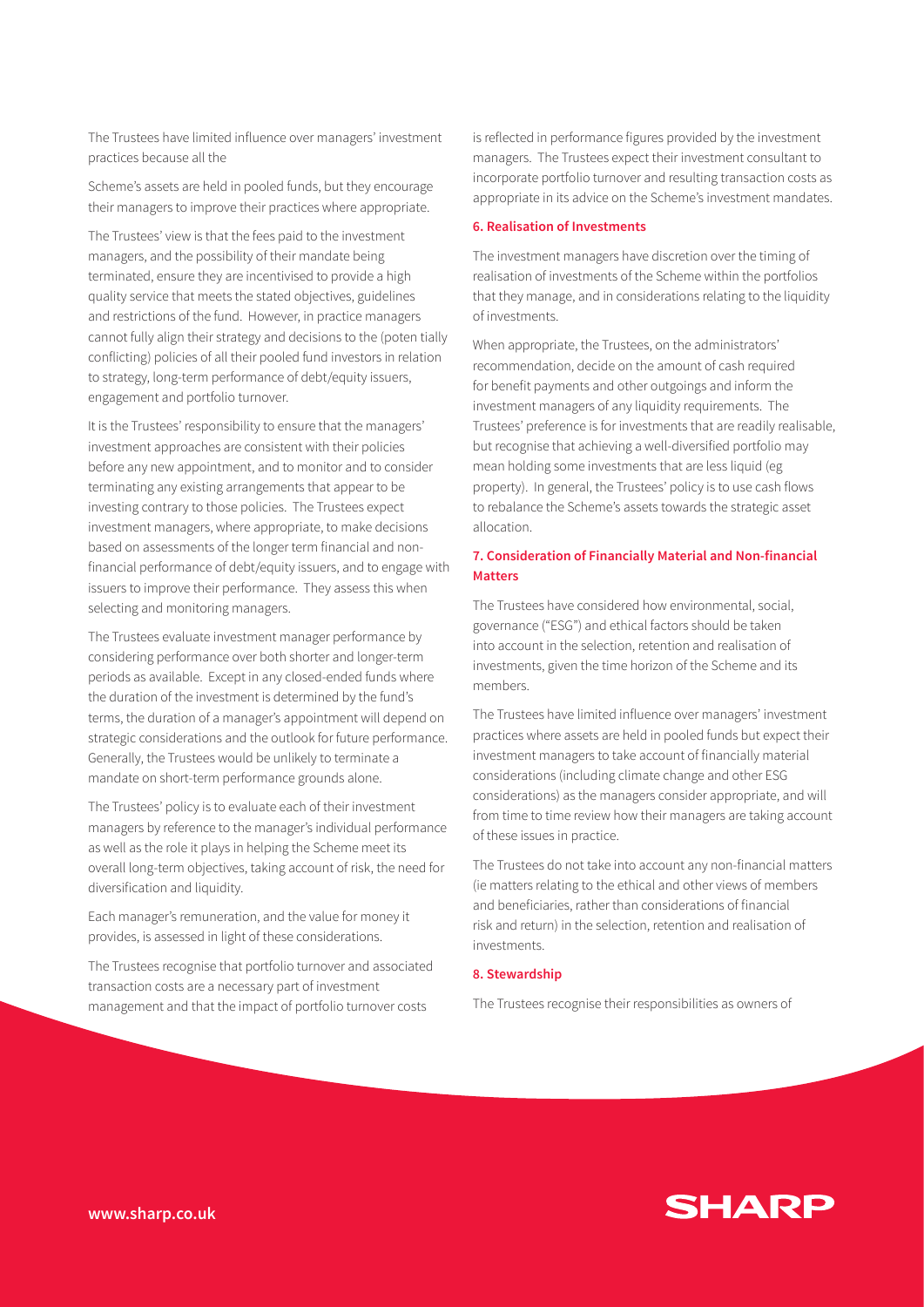capital, and believe that good stewardship practices, including monitoring and engaging with investee companies, and exercising voting rights attaching to investments, protect and enhance the long-term value of investments. The Trustees have delegated to their investment managers the exercise of rights attaching to investments, including voting rights, and engagement with issuers of debt and equity and other relevant persons about relevant matters such as performance, strategy, risks and ESG considerations.

The Trustees do not monitor or engage directly with issuers or other holders of debt or equity. They expect the investment managers to exercise ownership rights and undertake monitoring and engagement in line with the managers' general policies on stewardship, as provided to the Trustees from time to time, taking into account the long-term financial interests of the beneficiaries. The Trustees seeks to appoint managers that have strong stewardship policies and processes, reflecting where relevant the recommendations of the UK Stewardship Code issued by the Financial Reporting Council, and from time to time the Trustees review how these are implemented in practice.

SIP signed for and on behalf of the Trustees of the Scheme:

 $H_{\text{H}}$ 

## **Investment Governance, Responsibilities, Decision-making and Fees**

The Trustees have decided on the following division of responsibilities and decision-making for the Scheme. This division is based upon the Trustees' understanding of the various legal requirements placed upon them, and their view that the division of responsibility allows for efficient operation and governance of the Scheme overall, with access to an appropriate level of expert advice and service. The Trustees' investment powers are set out within the Scheme's governing documentation.

#### **1. Trustees**

**Signed:** 

- In broad terms, the Trustees are responsible in respect of investment matters for:
- Developing a mutual understanding of investment and risk

issues with the employer;

- Setting the investment strategy, in consultation with the employer;
- Formulating a policy in relation to financially material considerations, such as those relating to ESG considerations (including but not limited to climate change);
- Setting the policy for rebalancing between asset classes;
- Setting a policy on the exercise of rights (including voting rights) and undertaking engagement activities in respect of the investments;
- Appointing (and, when necessary, dismissing) investment managers, investment advisers, actuary and other service providers;
- Monitoring the exercise of the investment powers that they have delegated to the investment managers and monitoring compliance with Section 36 of the Act;
- Communicating with members as appropriate on investment matters;
- Reviewing the investment policy as part of any review of the investment strategy;
- Reviewing the content of this SIP from time to time and modifying it if deemed appropriate; and consulting with the employer when reviewing the SIP.

#### **2. Investment Managers**

In broad terms, the investment managers will be responsible for:

- Managing the portfolios of assets according to their stated objectives, and within the guidelines and restrictions set out in their respective investment manager agreements and/or other relevant governing documentation;
- Taking account of financially material considerations as appropriate when managing the portfolios of assets;
- Exercising rights (including voting rights) attaching to investments and undertaking engagement activities in respect of investments;
- Providing the Trustees with regular information concerning the management and performance of their respective

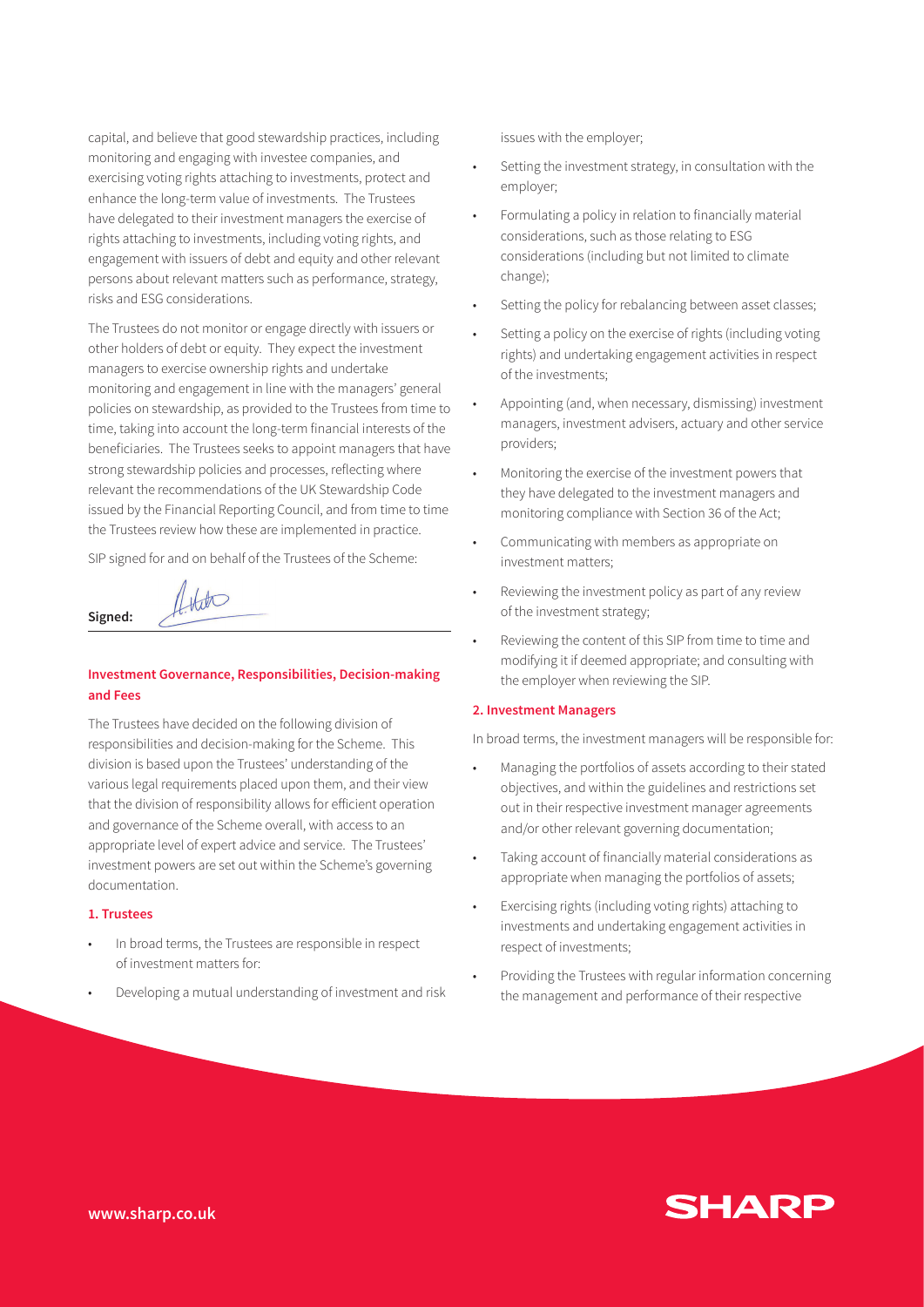portfolios; and having regard to the provisions of Section 36 of the Act insofar as it is necessary to do so.

The custodians of the portfolios (whether there is a direct relationship between the custodian and the Trustees or not) are responsible for safe keeping of the assets and facilitating all transactions within the portfolios.

#### **3. Investment Adviser**

- In broad terms, the investment adviser will be responsible, in respect of investment matters, as requested by the Trustees, for:
- Advising on how material changes within the Scheme's benefits, membership, and funding position may affect the manner in which the assets should be invested and the asset allocation policy;
- Advising on the selection, and review, of the investment managers; and
- Participating with the Trustees in reviews of this SIP.

#### **4. Fee Structures**

The Trustees recognise that the provision of investment managemen t and advisory services to the Scheme results in a range of charges to be met, directly or ind irectly, by deduction from the Scheme's assets.

The Trustees have agreed Terms of Business with the Scheme's actuarial and investment advisers, under which work undertaken is charged for by an agreed fixed fee or on a "timecost" basis.

The investment managers receive fees calculated by reference to the market value of assets under management. The fee rates are believed to be consistent with the managers' general terms for institutional clients and are considered by the Trustees to be reasonable when compared with those of other similar providers.

The Trustees have appointed a custodian in respect of the Scheme's matching assets managed by Insight Investment Management (Global) Limited. The Trustees have entered into an agreement with the custodian whereby the fees in relation to the ongoing custodial management of the Scheme's assets will be met by Insight Investment Management (Global) Limited.

The fee structure used in each case has been selected with regard to existing custom and practice, and the Trustees' view as to the most appropriate arrang ements for the Scheme. However, the Trustees will consider revising any given structure if and when it is considered appropriate to do so.

#### **5. Performance Assessment**

The Trustees are satisfied, taking into account the external expertise available, that there are sufficient resources to support their investment responsibilities. The Trustees believe that they have sufficient expertise and appropriate training to carry out their role effectively.

It is the Trustees' policy to assess the performance of the Scheme's investments, investment providers and professional advisers from time to time. The Trustees will also carry out periodically an assessment of their own effectiveness as a decision-making body and will decide how this may then be reported to members.

#### **Policy Towards Risk**

#### **1. Risk Appetite and Risk Capacity**

Risk appetite is a measure of how much risk the Trustees are willing to bear within the Scheme in order to meet their investment objectives. Taking more risk is expected to mean that those objectives can be achieved more quickly, but it also means that there i s a greater likelihood that the objectives are missed, in the absence of remedial action. Risk capacity is a measure of the extent to which the Trustees can tolerate deviation from their long-term objectives before attainment of those objectives is seriously impaired. The Trustees aim is to strike the right balance between risk appetite and risk capacity.

When assessing the risk appetite and risk capacity, the Trustees considered a range of qualitative and quantitative factors, including:

- The strength of the employer's covenant and how this may change in the near/medium future;
- The agreed journey plan and employer contributions;
- The Scheme's long-term and shorter-term funding targets;
- The Scheme's liability profile, its interest rate and inflation sensitivities, and the extent to which these are hedged;

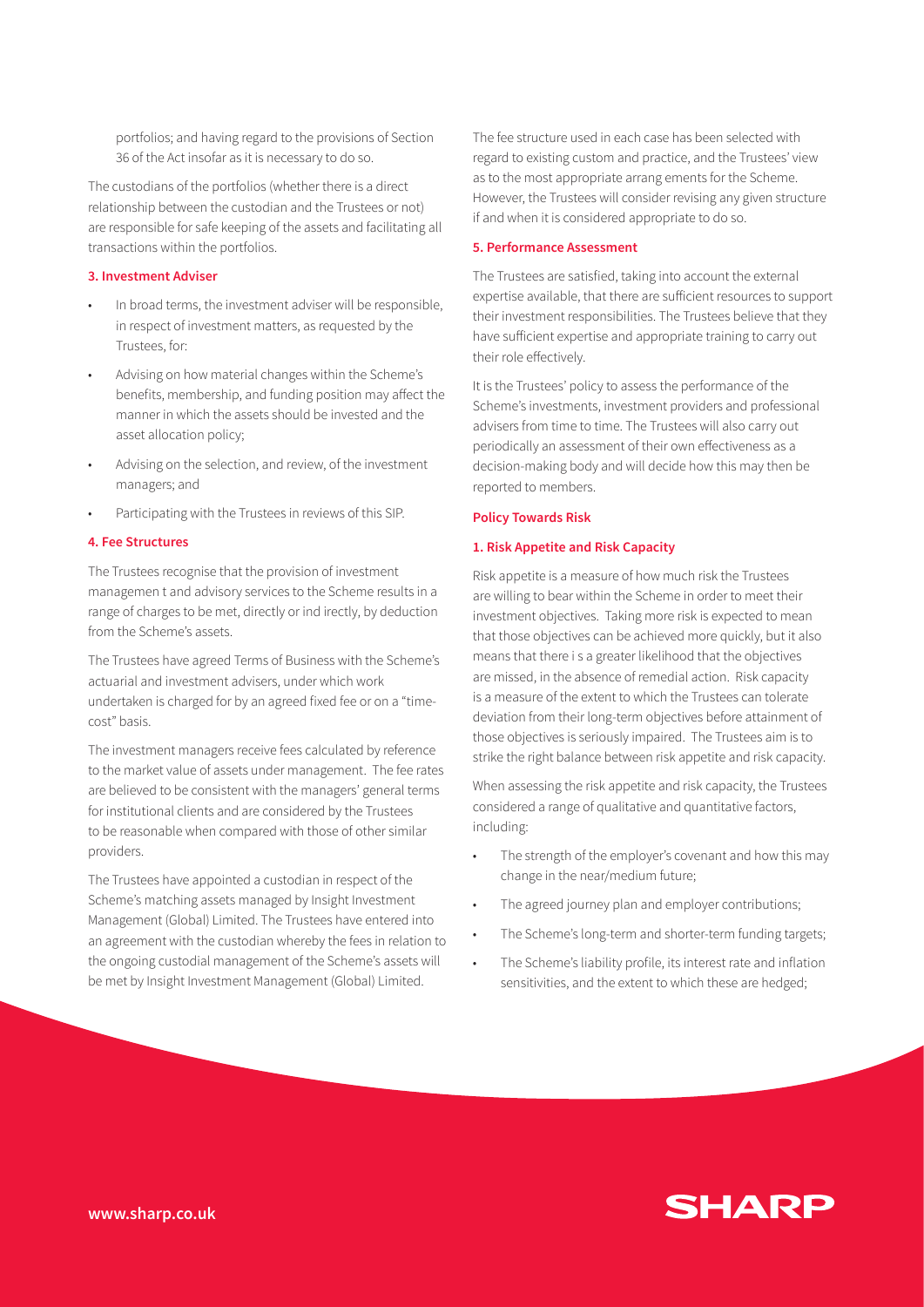- The Scheme's cash flow and target return requirements; and
- The level of expected return and expected level of risk (as measured by Value at Risk ("VaR")), now and as the strategy evolves.

#### **2. Approach to Managing and Monitoring Investment Risks**

The Trustees consider that there are a number of different types of investment risk that are important to manage and monitor. These include, but are not limited to:

#### **2.1 Risk of Inadequate Returns**

A key objective of the Trustees is that, over the long-term, the Scheme should generate its target return so that it has adequate assets to meet its liabilities as they fall due. The Trustees therefore invest the assets of the Scheme to produce a sufficient long-term return in excess of the liabilities. There is also a risk that the performance of the Scheme's assets and liabilities diverges in certain financial and economic conditions in the short term. This risk has been taken into account in setting the investment strateg y and is monitored by the Trustees on a regular basis.

#### **2.2 Risk from Lack of Diversification**

This is the risk that failure of a particular investment, or the general poor performance of a given investment type, could materially adversely affect the Scheme's assets. The Trustees believe that the Scheme's assets are adequately diversified between different asset classes and within each asset

class. This was a key consideration when determining the Scheme's investment arrangements and is monitored by the Trustees on a regular basis.

#### **2.3 Investment Manager Risk**

This is the risk that an investment manager fails to meet its investment objectives. Prior to appointing an investment manager, the Trustees receive written advice from a suitably qualified individual and will typically undertake an investment manager selection exercise. The Trustees monitor the investment managers on a regular basis to ensure they remain appropriate for their selected mandates.

#### **2.4 Liquidity/Marketability Risk**

This is the risk that the Scheme is unable to realise assets to meet benefit cash flows as they fall due, or that the Scheme will become a forced seller of assets in order to meet benefit payments. The Trustees are aware of the Scheme's cash flow requirements and believe that this risk is managed by maintaining an appropriate degree of liquidity across the Scheme's investments.

#### **2.5 Collateral Adequacy Risk**

The Scheme is invested in leveraged Liability Driven Investment ("LDI") arrangements to provide protection ("hedging") against adverse changes in interest rates and inflation expectations. The LDI manager may from time to time call for additional cash to be paid to the LDI portfolio in order to support a given level of leverage. Collateral adequacy risk is the risk that the Trustee when requested to do so will not be able to post additional cash to the LDI fund within the required timeframe. A potential consequence of this risk is that the Scheme's interest rate and inflation hedging could be reduced, and that the Scheme's funding level could suffer subsequently as a result. In order to manage this risk, the Trustees ensure that the Scheme has a sufficient allocation to cash and other highly liquid assets which can be readily real ised, so that cash can be posted to the LDI manager at short notice.

#### **2.6 Credit Risk**

This is the risk that one party to a financial instrument will cause a financial loss for the other party by failing to discharge an obligation.

The Scheme invests in pooled funds and is therefore directly exposed to credit risk in relation to the solvency of the custodian of those funds.

The Scheme's holdings in pooled investment vehicles are unrated. Direct credit risk arising from pooled funds is mitigated by the underlying assets of the pooled funds being ring-fenced from the investment managers, the regulatory environments in which the pooled fund managers operate and diversification of the Scheme's investments across a number of pooled funds. The Trustees, with the help of their advisers, carry out due diligence checks prior to the appointment of any new investment manager or fund, and monitor for changes to the operating environment of the existing pooled funds.

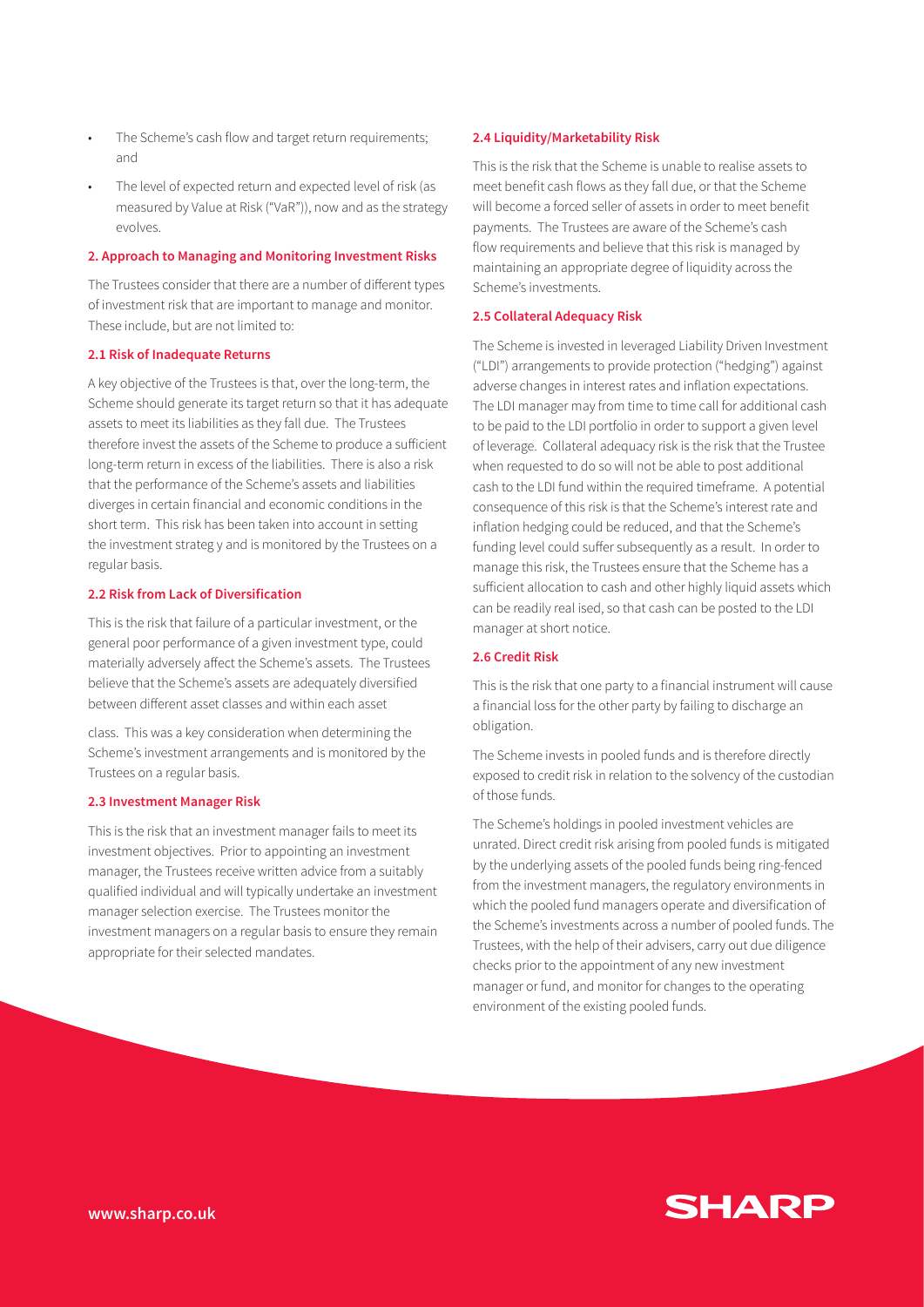The Scheme is indirectly exposed to credit risks arising from the underlying investments held by the pooled funds, for example where they invest in bonds. The indirect exposure to credit risk arises from the Scheme's investments in a diversified growth fund, a corporate bond fund, LDI funds, a short duration buy and maintain credit fund and a money market fund.

The managers of these pooled funds manage credit risk by having a diversified exposure to issuers, conducting thorough research on the probability of default of those issuers, and having only a limited exposure to bonds rated below investment grade. The magnitude of credit risk within each fund will vary over time, as the manager changes the underlying investments in line with its views on markets, asset classes and specific bonds.

## **2.7 Interest Rate and Inflation Risk**

The Scheme's assets are subject to interest rate and inflation risk because some of the Scheme's assets are held in bonds or interest / inflation rate swaps via pooled funds. However, the interest rate and inflation risk to which the

Scheme's assets are exposed serves to hedge part of the interest rate and

inflation risk associated with the Scheme's liabilities. The net effect will be to reduce the volatility of the funding level, and so the Trustees believe that it is appropriate to have exposures to these risks in this manner.

The only assets the Scheme invests in with material exposure to changes in interest rates are the LDI funds and a corporate bond fund. The diversified growth fund and short duration buy and maintain credit fund may also have some sensitivity to changing interest rates, but this sensitivity will vary over time as the underlying investments change, and it is not expected to be a significant driver of returns due to the investment approaches of these funds.

#### **2.8 Other Non-investment Risks**

The Trustees recognise that there are other, non-investment, risks faced by the Scheme, and takes these into consideration as far as practical in setting the Scheme's investment arrangements.

Examples include:

- Longevity risk (the risk that members live, on average, longer than expected); and
- Sponsor covenant risk (the risk that, for whatever reason, the sponsoring employer is unable to support the Scheme as anticipated).

Together, the investment and non-investment risks give rise generally to

funding risk. This is the risk that the Scheme's funding position falls below what is considered an appropriate level. By understanding and considering the key risks that contribute to funding risk, the Trustees believe that they have appropriately addressed and are positioned to manage this general risk.

## **Investment Manager Arrangements**

Details of the investment managers, their objectives, investment guidelines and custody arrangements are set out below. Rebalancing between the different managers and asset classes will be considered by the Trustees from time to time taking into account market conditions and cash flows.

## **1. Legal & General Investment Management Limited ("L&G")**

The Trustees have selected L&G as the investment manager for the Scheme's equity assets and a corporate bond fund.

The Scheme invests in equities by using the following passively managed pooled funds:

| <b>Asset class</b>        | <b>Benchmark</b><br>allocation<br>(%) | <b>Rebalancing</b><br>range<br>$(+/- %)$ | <b>Benchmark index</b>           |
|---------------------------|---------------------------------------|------------------------------------------|----------------------------------|
| <b>UK</b> equities        | 15.0                                  | 1.25                                     | FTSE All-Share                   |
| US equities               | 50.0                                  | 2.50                                     | <b>FTSE World North America</b>  |
| European (ex-UK) equities | 15.0                                  | 1.25                                     | FTSE Developed Europe (ex-UK)    |
| Japanese equities         | 5.0                                   | 0.50                                     | FTSE Japan                       |
| Asia Pacific (ex-Japan)   | 8.0                                   | 1.00                                     | FTSE Developed Asia Pacific (ex- |
| equities                  |                                       |                                          | Japan)                           |
| Emerging market equities  | 7.0                                   | 0.50                                     | <b>FTSE Emerging</b>             |
| Total                     | 100.0                                 |                                          |                                  |

With the exception of emerging markets equities, each of the investments in overseas equities is currency hedged back to Sterling.

The objective of each equity fund is to perform in line with the respective benchmark index, before the deduction of fees, within certain specified tolerances for two years in

three (between  $+/$ -0.25% pa and  $+/-$  1.5% pa, depending on the fund). The equities will be rebalanced, by L&G, at times when the asset allocation breaches pre-agreed control